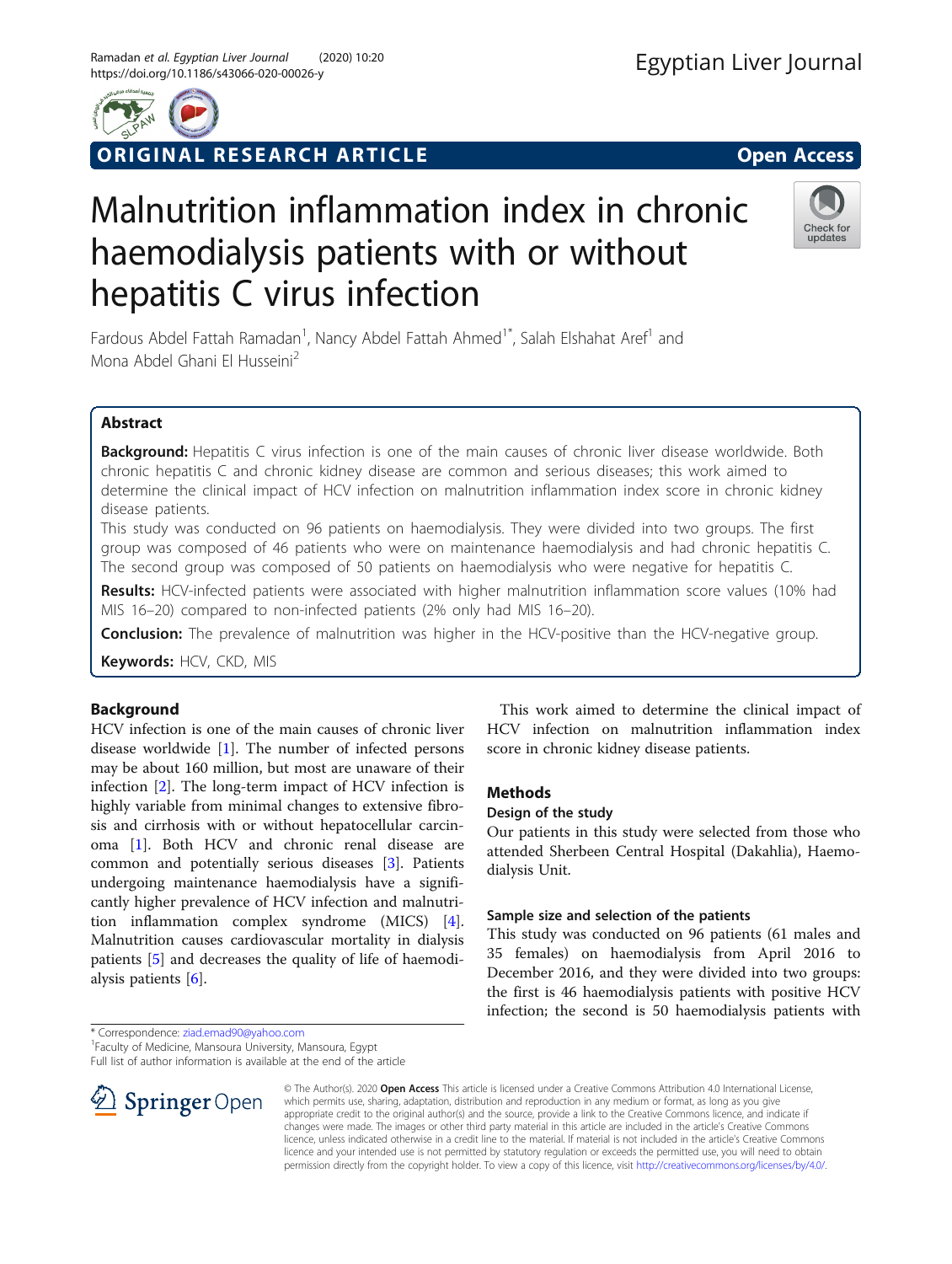negative HCV infection. Patient ages range between 20 and 60 years.

## Inclusion criteria

The inclusion criteria are as follows: chronic kidney disease patients on haemodialysis and patients aged from 20 to 60 years.

## Exclusion criteria

The exclusion criteria are as follows: patients who had clinical or laboratory evidence of active infectious disease 1 month before the study onset and patients with history of tumours.

## Methods of the study

They were evaluated by Malnutrition-Inflammation Score, and clinical examination with special stress on some items (Fig. 1).

## Laboratory investigations

These are as follows: serum calcium, potassium, and sodium; complete blood count (CBC); blood urea; serum creatinine; C-reactive protein (CRP); ELISA for HCV antibody; PCR for hepatitis C-positive ELISA patients; total iron-binding capacity (TIBC); and serum transferrin.

| (A) Patients' related medical history:                                 |                                                                                   |                                                                                               |                                                                   |
|------------------------------------------------------------------------|-----------------------------------------------------------------------------------|-----------------------------------------------------------------------------------------------|-------------------------------------------------------------------|
|                                                                        | 1- Change in end dialysis dry weight (overall change in past 3-6 months):         |                                                                                               |                                                                   |
| $\Omega$                                                               |                                                                                   |                                                                                               | 3                                                                 |
| No decrease in dry weight<br>or weight loss <0.5 kg                    | Minor weight loss<br>$(20.5 \text{ kg} \text{ but } 1 \text{ kg})$                | Weight loss more than<br>one kg but <5%                                                       | Weight loss >5%                                                   |
| 2- Dietary intake:                                                     |                                                                                   |                                                                                               |                                                                   |
| $\Omega$                                                               |                                                                                   | 2                                                                                             | 3                                                                 |
| Good appetite and no<br>deterioration of the dietary<br>intake pattern | Somewhat sub-optimal<br>solid diet intake                                         | Moderate overall decrease<br>to full liquid diet                                              | Hypo-caloric liquid to<br>starvation                              |
| 3- Gastrointestinal (GI) symptoms:                                     |                                                                                   |                                                                                               |                                                                   |
|                                                                        |                                                                                   | 2                                                                                             | 3                                                                 |
| No symptoms with good<br>appetite                                      | Mild symptoms, poor<br>appetite or nauseated<br>occasionally                      | Occasional vomiting or<br>moderate GI symptoms                                                | Frequent diarrhea or<br>vomiting or severe<br>anorexia            |
|                                                                        | 4- Functional capacity (nutritionally related functional impairment):             |                                                                                               |                                                                   |
| 0                                                                      |                                                                                   | $\mathcal{D}$                                                                                 | 3                                                                 |
| Normal to improved<br>functional capacity, feeling<br>fine             | Occasional difficulty with<br>baseline ambulation, or<br>feeling tired frequently | Difficulty with otherwise<br>independent activities (e.g.<br>going to bathroom)               | Bed/chair-ridden, or little<br>to no physical activity            |
|                                                                        | 5- Co-morbidity including number of years on Dialysis:                            |                                                                                               |                                                                   |
| $\Omega$                                                               |                                                                                   | $\overline{c}$                                                                                | 3                                                                 |
| On dialysis less than one<br>year and healthy otherwise                | Dialyzed for 1-4 years, or<br>mild co-morbidity<br>(excluding MCC*)               | Dialyzed >4 years, or<br>moderate co-morbidity<br>(including one MCC*)                        | Any severe, multiple co-<br>morbidity (2 or more<br>$MCC^{\star}$ |
| (B) Physical Exam (according to SGA criteria):                         |                                                                                   |                                                                                               |                                                                   |
|                                                                        |                                                                                   | 6- Decreased fat stores or loss of subcutaneous fat (below eyes, triceps, biceps, chest):     |                                                                   |
| $\Omega$                                                               |                                                                                   |                                                                                               | 3                                                                 |
| Normal (no change)                                                     | mild                                                                              | moderate                                                                                      | Severe                                                            |
|                                                                        |                                                                                   | 7- Signs of muscle wasting (temple, clavicle, scapula, ribs, quadriceps, knee, interosseous): |                                                                   |
| 0                                                                      |                                                                                   | 2                                                                                             | 3                                                                 |
| Normal (no change)                                                     | mild                                                                              | moderate                                                                                      | Severe                                                            |
| (C) Body mass index:                                                   |                                                                                   |                                                                                               |                                                                   |
| 8- Body mass index: BMI = Wt(kg) / Ht <sup>2</sup> (m)                 |                                                                                   |                                                                                               |                                                                   |
| $\Omega$                                                               |                                                                                   | $\mathfrak{D}$                                                                                | 3                                                                 |
| BMI $\geq$ 20 kg/m <sup>2</sup>                                        | BMI: 18-19.99 kg/m <sup>2</sup>                                                   | BMI: 16-17.99 kg/m <sup>2</sup>                                                               | BMI<16 kg/m <sup>2</sup>                                          |
| (D) Laboratory Parameters:<br>9- Serum albumin:                        |                                                                                   |                                                                                               |                                                                   |
|                                                                        |                                                                                   |                                                                                               |                                                                   |
| 0                                                                      | 1                                                                                 | $\overline{2}$                                                                                | 3                                                                 |
| Albumin> 4.0 g/dL                                                      | Albumin: 3.5-3.9 g/dL                                                             | Albumin: 3.0-3.4 g/dL                                                                         | Albumin: <3.0 g/dL                                                |
| 10- Serum TIBC (total Iron Binding Capacity): 4                        |                                                                                   |                                                                                               |                                                                   |
| $\Omega$                                                               |                                                                                   | 2                                                                                             | 3                                                                 |
| TIBC> 250 mg/dL                                                        | TIBC: 200-249 mg/dL                                                               | TIBC: 150-199 mg/dL                                                                           | TIBC: <150 mg/dL                                                  |
|                                                                        | Total Score = sum of above 10 components (0-30):                                  |                                                                                               |                                                                   |

equivalent increments for serum transferrin are  $> 200$  (0), 1[7](#page-4-0)0 to 200 (1), 140 to 170 (2), and <140 mg/dL [7]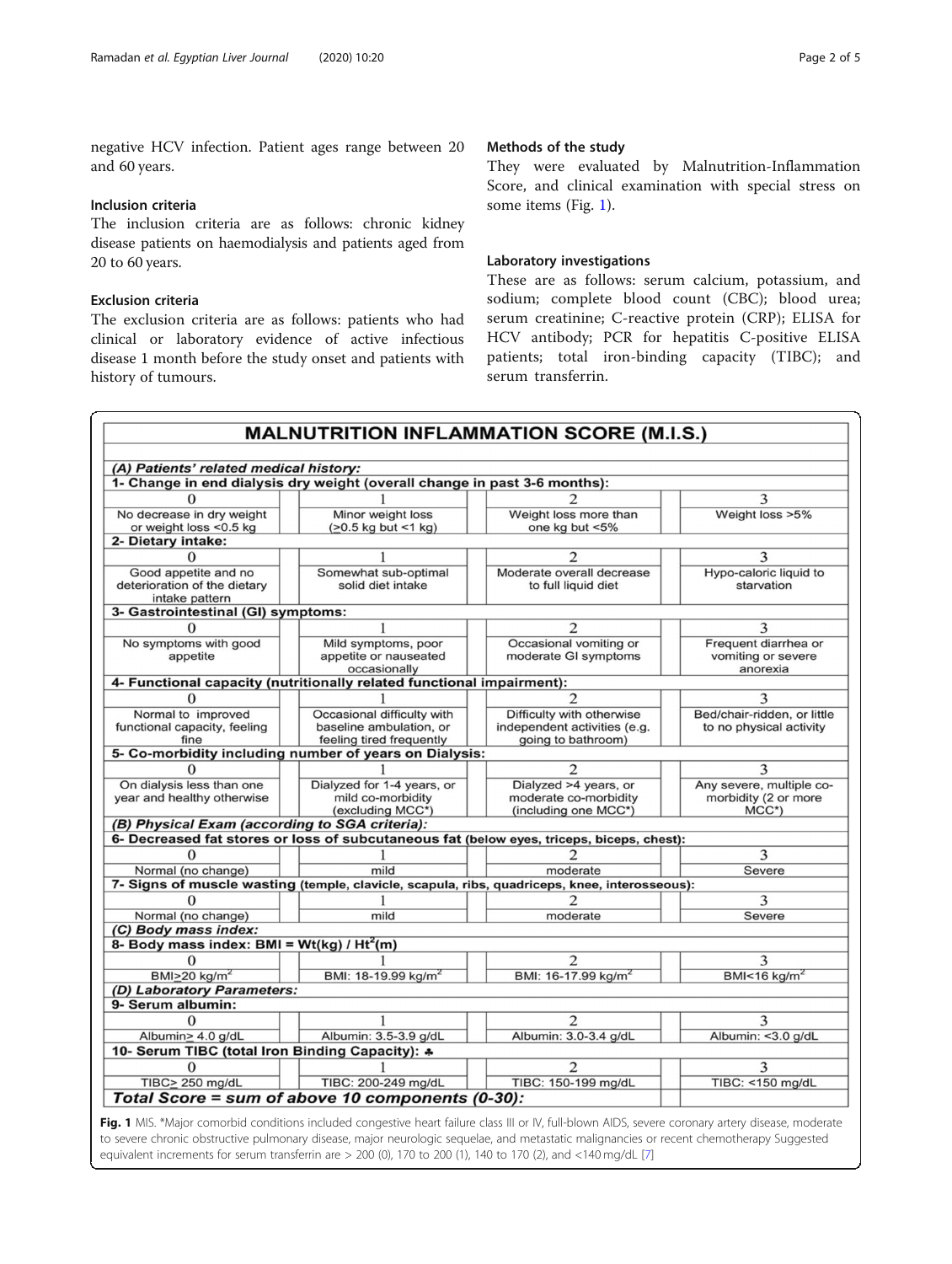Table 1 Baseline data for included HCV-non-infected and HCVinfected haemodialysis patients

| Parameter                        | HCV-non-<br>infected | $HCV -$<br>infected | $P$ value |
|----------------------------------|----------------------|---------------------|-----------|
| No. (%)                          | 50 (52.1%)           | 46 (47.9%)          |           |
| Gender (male/female)             | 29/21                | 32/14               | 0.241     |
| Height (cm) (mean $\pm$ SD)      | $165.2 + 0.5$        | $1642 + 08$         | 0.427     |
| Body weight (kg) (mean $\pm$ SD) | $70.2 \pm 2.2$       | $66.1 \pm 2.3$      | 0.196     |

No number of patients, SD standard deviation, BMI body mass index. P value:  $P > 0.05$  is non-significant and  $P < 0.05$  is significant. The basic demographics of the two groups were similar, and there was no significant difference between the two groups of subjects;  $P > 0.05$  in height, body weight, and BMI

#### Statistical analysis

All statistical analyses were performed by using the Statistical Package for the Social Sciences (SPSS) software version 15.0 (SPSS Inc., Chicago, IL) and Graph-Pad Prism package v.5.0 (GraphPad Software, San Diego, CA). Continuous variables were expressed as mean ± standard deviation (SD). ANOVA or Student's  $t$  test for continuous variables and chi-square  $(\chi^2)$  for categorical variables were used to determine differences between groups. A  $P$  value of  $< 0.05$  was considered statistically significant. The correlation coefficients (r) were assessed by Pearson's correlation coefficient or Spearman's correlation coefficient as appropriate.

#### Results (Table 1)

Independent sample  $t$  test showed that there was no significant difference ( $P > 0.05$ ) between the two groups of subjects in the count of red blood cells, white blood cells, and platelets. In addition, there was no significant difference ( $P > 0.05$ ) in haemoglobin levels between the two groups (Tables 1 and 2).

Independent sample  $t$  test revealed that there were no significant differences ( $P > 0.05$ ) between the two groups as regards serum iron markers (TIBC and serum transferrin) and CRP levels, while there were highly significant

Table 2 Comparison of haematology parameters between HCVnon-infected and HCV-infected haemodialysis patients

| Parameter <sup>a</sup>               | Mean $\pm$ SD <sup>b</sup> | $P$ value <sup>c</sup> |       |
|--------------------------------------|----------------------------|------------------------|-------|
|                                      | HCV-non-infected           | HCV-infected           |       |
| Haemoglobin (g/dL)                   | $8.8 + 0.2$                | $8.4 + 0.2$            | 0.129 |
| RBCS ( $\times$ 10 <sup>12</sup> /L) | $3.2 + 0.1$                | $3.1 + 0.1$            | 0.576 |
| WBCS $(x 10^9/L)$                    | $6.5 + 0.3$                | $7.0 + 0.4$            | 0.454 |
| Platelet count $(x 10^9/L)$          | $205.3 + 8.3$              | $196.7 + 7.7$          | 0.278 |
|                                      |                            |                        |       |

<sup>a</sup>Reference ranges: red blood cell count: male 4.32–5.72  $\times$  10<sup>12</sup> cells/L, female 3.90–  $5.03 \times 10^{12}$  cells/L; haemoglobin: male 13.5-17.5 g/dL, female 12.0-15.5 g/dL; white blood cell count—3.5–10.5  $\times$  10<sup>9</sup> cells/L; platelet count—150–450  $\times$  10<sup>9</sup>/L37<br><sup>b</sup>SD standard doviation <sup>b</sup>SD standard deviation

 ${}^cP$  value:  $P > 0.05$  is non-significant and  $P < 0.05$  is significant

Table 3 Comparison of renal function parameter between HCVnon-infected and HCV-infected haemodialysis patients

| Parameter <sup>a</sup>   | Mean $\pm$ SD <sup>b</sup> | P value       |       |  |
|--------------------------|----------------------------|---------------|-------|--|
|                          | HCV-non-infected           | HCV-infected  |       |  |
| Creatinine (mg/dL)       | $5.6 \pm 0.3$              | $5.9 + 0.2$   | 0.426 |  |
| Blood urea (mg/dL)       | $128.6 \pm 5.7$            | $125.3 + 6.6$ | 0.709 |  |
| S. sodium (mmol/L)       | $142.1 + 0.6$              | $142.3 + 0.7$ | 0.877 |  |
| S. total calcium (mg/dL) | $8.3 + 0.1$                | $8.4 + 0.1$   | 0.378 |  |
| S. potassium (mmol/L)    | $4.7 + 0.1$                | $4.6 + 0.1$   | 0.672 |  |

<sup>a</sup>Reference ranges: creatinine, 0.7-1.4 mg/dL; blood urea, 20-40 mg/dL; S. sodium (Na), 135–145 mmol; S. total calcium (Ca), 2–2.6 mmol/L (8.5–10.2 mg/ dL); S. potassium (K), 3.5–5 mmol/L <sup>b</sup>

 $^{b}$ SD standard deviation between the two groups in renal function parameters

differences between two the groups in the albumin level  $(P = 0.0001)$  (Tables 3 and 4).

In the present study, we found that total MIS score was significantly higher in the HCV-infected group than the non-HCV group (Table [5\)](#page-3-0).

## **Discussion**

In the current study, the male to female ratio was 32/14 in infected HCV on haemodialysis that reflected increased incidence of HCV infection among males.

Our findings agreed with those recorded in Sudan among haemodialysis patients [\[8](#page-4-0)]. In both groups, there was decreased haemoglobin level which was below normal as it was  $8.8 \pm 0.2$  g/dL in the non-HCV infection group and  $8.4 \pm 0.2$  g/dL in the HCV infection group. That was in accordance with the findings of Boubaker et al. [[9\]](#page-4-0).

Platelet count was less in the HCV group than in the negative HCV group although this difference was still non-significant [\[10\]](#page-4-0).

We found that serum albumin was significantly decreased in the HCV infection group when compared with the non-HCV infection group. These findings agreed with the findings of Barakat et al. [[11\]](#page-4-0).

Table 4 Association of iron metabolism markers and other biochemical parameters with HCV infection

| Parameter <sup>a</sup> | Mean $\pm$ SD <sup>b</sup> | $P$ value <sup>c</sup> |        |
|------------------------|----------------------------|------------------------|--------|
|                        | HCV-non-infected           | HCV-infected           |        |
| TIBC (µg/dL)           | $795.9 + 6.7$              | $292.6 + 5.1$          | 0.707  |
| Serum transferrin      | $645.1 + 78.6$             | $457.3 + 53.3$         | 0.055  |
| Albumin (g/dL)         | $3.7 + 0.1$                | $3.2 + 0.1$            | 0.0001 |
| CRP (mg/L)             | $18.3 + 2.8$               | $22.9 + 3.2$           | 0.282  |

<sup>a</sup>Reference ranges: total iron-binding capacity (TIBC), 250-410 μg/dL; serum transferrin, 200–350 mg/dL; albumin, 3.5–5.5 g/dL; C-reactive protein  $(CRP)$ , 5–10 mg/L

 $^{18}$ SD standard deviation<br><sup>C</sup>P value: P > 0.05 is no

 ${}^{\text{c}}P$  value:  $P > 0.05$  is non-significant and  $P < 0.05$  is significant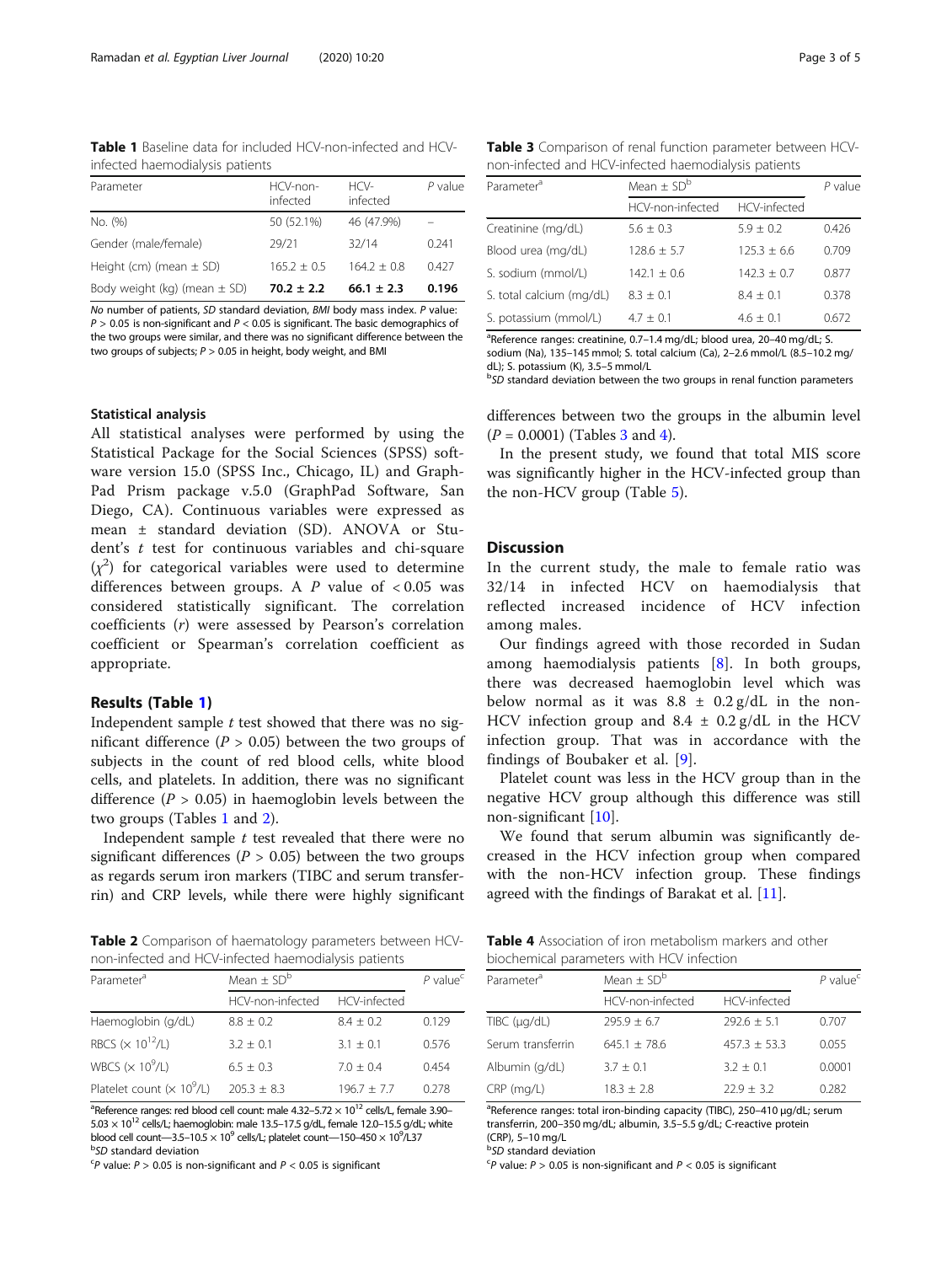<span id="page-3-0"></span>Table 5 The frequency distribution of the Malnutrition-Inflammation Score in HCV-infected group compared to noninfected group

| $MIS^*$ | HCV-non-infected ( $N = 50$ ) HCV-infected ( $N = 46$ ) P value |          |       |
|---------|-----------------------------------------------------------------|----------|-------|
| $0 - 5$ | 12 (24%)                                                        | 3(6%)    |       |
|         | $6 - 10$ 23 (46%)                                               | 20 (40%) | 0.035 |
|         | $11-15$ 14 (28%)                                                | 18 (36%) |       |
| 16–20   | $1(2\%)$                                                        | 5 (10%)  |       |

\*Data are presented as  $n$  (%), and  $P$  values were calculated using Pearson's chi-square test

In our study, we found that there was no significant difference in the level of transferrin in the HCV-infected group HD and HCV-non-infected group HD; however, the values in both groups were more than the normal range. These findings were matched with a previous study carried out by Bharadwaj et al. [[12\]](#page-4-0).

In maintenance haemodialysis patients (MHD), inflammation was also a well-known feature; we found that serum CRP in both groups showed increased level than the known normal level of CRP. That was in accordance with the findings of Al-Amir et al. [[13](#page-4-0)]. The MIS is a comprehensive scoring system that considered prospective shortterm hospitalisation, mortality, nutrition, inflammation, and anaemia in maintenance haemodialysis patients [[14](#page-4-0)].

|                       |  | <b>Table 6</b> Correlation of the MIS with demographic and |  |
|-----------------------|--|------------------------------------------------------------|--|
| laboratory parameters |  |                                                            |  |

| Parameter                   | r        | $P$ value |
|-----------------------------|----------|-----------|
| Height                      | $-0.176$ | 0.087     |
| Body weight                 | $-0.254$ | 0.012     |
| <b>BMI</b>                  | $-0.404$ | 0.030     |
| Haemoglobin                 | $-0.043$ | 0.677     |
| <b>RBCS</b>                 | $-0.094$ | 0.363     |
| <b>WBCS</b>                 | $-0.130$ | 0.207     |
| Platelet count              | $-0.077$ | 0.455     |
| Creatinine                  | $-0.018$ | 0.860     |
| Blood urea                  | $-0.078$ | 0.450     |
| S. sodium                   | 0.029    | 0.780     |
| S. total calcium            | 0.158    | 0.072     |
| S. potassium                | 0.029    | 0.783     |
| Total iron-binding capacity | $-0.063$ | 0.544     |
| Serum transferrin           | 0.093    | 0.368     |
| Albumin                     | $-0.378$ | 0.0001    |
| C-reactive protein          | $-0.072$ | 0.486     |
| <b>HCV</b> infection        | 0.287    | 0.005     |
| Viral load                  | 0.501    | 0.0009    |

BMI body mass index, MIS Malnutrition-Inflammation Score, r correlation coefficient; P value:  $P > 0.05$  is non-significant and  $P < 0.05$  is significant

A previous study of HD patients reported that the presence of active HCV infection, detected by molecularbased testing, is associated with certain clinical features that are suggestive of MICS  $[4]$  $[4]$ .

We found that HCV infection was associated with a higher MIS score values (Table 6) which was in accordance with the findings of Tsai et al. [\[15](#page-4-0)].

## Limitations

Not all patients agree to be in a research easily in addition, high price of elastography so could not be done.

## Conclusion

The prevalence of malnutrition is higher in patients with positive hepatitis C virus than non-hepatitis C virus haemodialysis patients.

#### Recommendations

Routine nutritional screening and assessment at diagnosis of chronic kidney disease patients.

#### Abbreviations

BMI: Body mass index; CBC: Complete blood count; CKD: Chronic kidney disease; CRP: C-reactive protein; ELISA: Enzyme-linked immunosorbent assay; HCV: Hepatitis C virus; MICS: Malnutrition inflammation complex syndrome; MIS: Malnutrition inflammation score; SPSS: Statistical Package for the Social Sciences

#### Acknowledgements

Much gratitude is paid to all persons who helped in this work.

#### Authors' contributions

All authors have read and approved the manuscript. FAFR: manuscript review, design, and final revision. NAFA: idea of the study, manuscript editing, publishing, and follow-up (CA). SESA: laboratory studies. MAGH: literature search, clinical, statistics, and data collection.

#### Funding

Not applicable.

#### Availability of data and materials

The datasets used and/or analysed during the current study are available from the corresponding on reasonable request.

#### Ethics approval and consent to participate

Study protocol was investigated and approved by the Medical Ethics Research Team, Faculty of Medicine, Mansoura University. Every case, after guaranteeing privacy, has given informed written consent (code number MS/ 906).

#### Consent for publication

Not applicable.

#### Competing interests

The authors declare that they have no competing interests.

#### Author details

<sup>1</sup> Faculty of Medicine, Mansoura University, Mansoura, Egypt. <sup>2</sup> Dialysis Unit Sherbeen Hospital, Dakalia, Egypt.